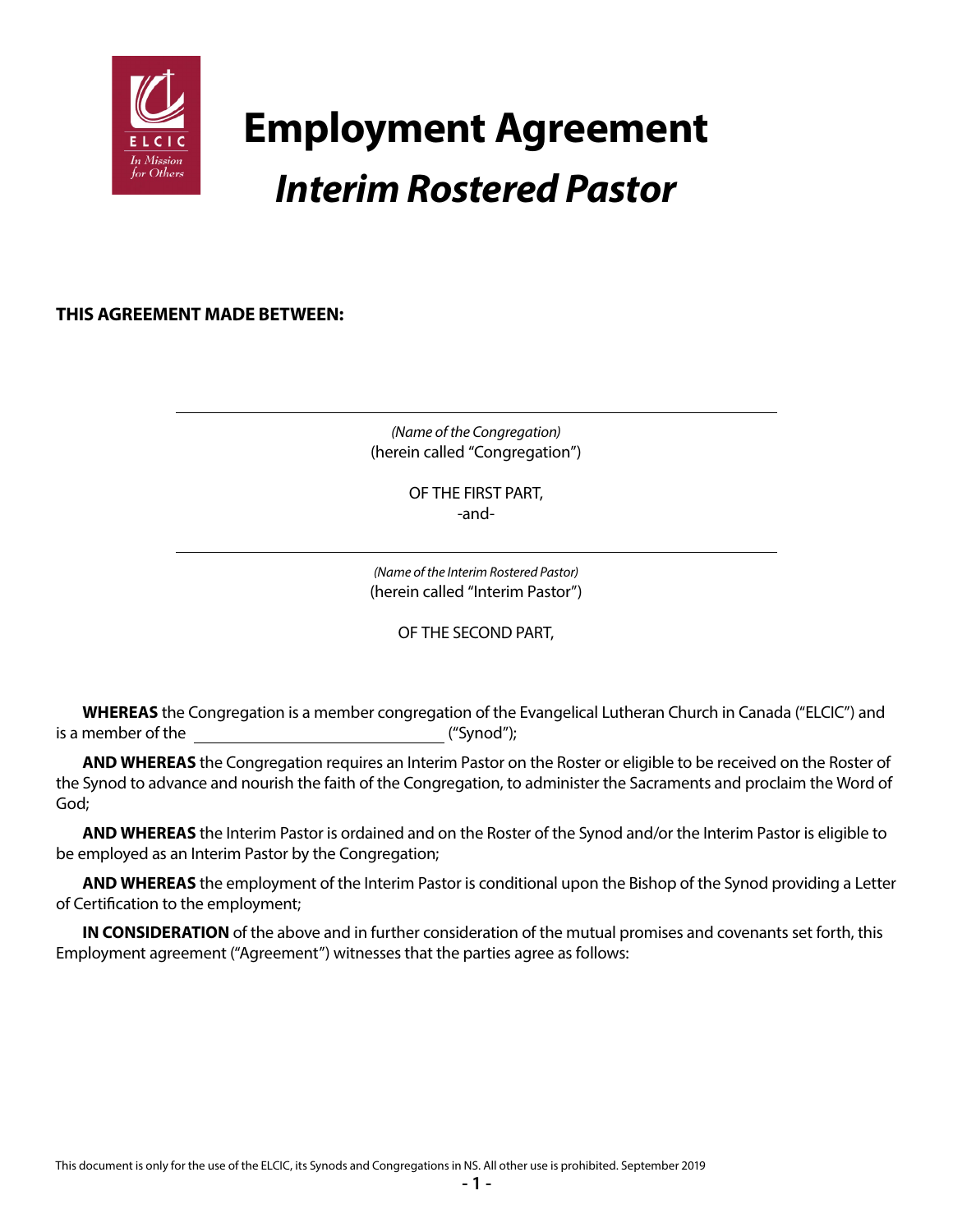#### **PREREQUISITES TO EMPLOYMENT**

- 1. This employment contract and the employment of the Interim Pastor are conditional upon:
	- a. a Letter of Certification to the employment being provided by the Bishop of the Synod prior to the commencement of the Interim Pastor's employment by the Congregation;
	- b. the Interim Pastor being eligible for and remaining on the Roster of the Synod;
	- c. the Interim Pastor shall provide to the Congregation a current and satisfactory to the Congregation criminal record check (in Ontario a Criminal record and judicial matters check); and because this employment will require interacting with vulnerable persons meaning a person who, because of their age, a disability or other circumstances, whether temporary or permanent, (a) is in a position of dependency on others, or (b) is otherwise at a greater risk than the general population of being harmed by a person in a position of trust or authority towards them, the Interim Pastor must also provide to the Congregation:
		- i. a Child Abuse Registry Check (if available in the province(s) in which the Interim Pastor has resided in the past three (3) years); and
		- ii. a Vulnerable Sector or Child Intervention Check;
	- d. the Interim Pastor, after being provided the ELCIC Sexual Abuse or Harassment Policy ("Policy"), agreeing to review and abide by the Policy, and signing the Acknowledgement Form that is part of the Policy and returning such to the Synod office.

# **ONGOING OBLIGATIONS OF THE PASTOR & THE CONGREGATION**

- 2. a. During and continuing throughout the employment, the Interim Pastor accepts that the following ongoing obligations are required to maintain the employment:
	- i. the Interim Pastor must remain in good standing on the Roster of the Synod;
	- ii. the Interim Pastor must conduct the Interim Pastor's affairs in accordance with the Constitution and Bylaws of the ELCIC and the Synod;
	- iii. the Interim Pastor must immediately notify the Congregation if the Interim Pastor is removed from the Roster of the Synod or if the privileges of the Interim Pastor as a minister on the Roster of the Synod are suspended or terminated;
	- iv. depending on the length of the employment the Congregation shall be entitled to require the Interim Pastor to provide current Checks satisfactory to the Congregation (including fingerprint-based Checks) once every three years at the Congregation's expense, and the Interim Pastor shall comply with such requirement;
	- v. depending on the length of the employment the Interim Pastor to provide the Congregation with certification of participation in 'Healthy Boundaries' training every five years; and
	- vi. the Interim Pastor agrees that the onus is on the Interim Pastor to advise the Congregation immediately if there is any charge or conviction under the Criminal Code of Canada.
	- b. Throughout the employment the Congregation accepts the following ongoing obligations to the Interim Pastor:
		- i. to ensure that the compensation benefits agreed to, including vacation and paid holidays are provided to
		- ii. the Interim Pastor;
		- iii. to provide the Interim Pastor a place to work to make sure the Interim Pastor has access to the workplace;
		- iv. to provide the Interim Pastor the tools and equipment needed to perform the Interim Pastor's functions;
		- v. to make sure the Interim Pastor's working conditions are safe; and
		- vi. to treat the Interim Pastor with respect and make sure the Interim Pastor is not harassed or discriminated against.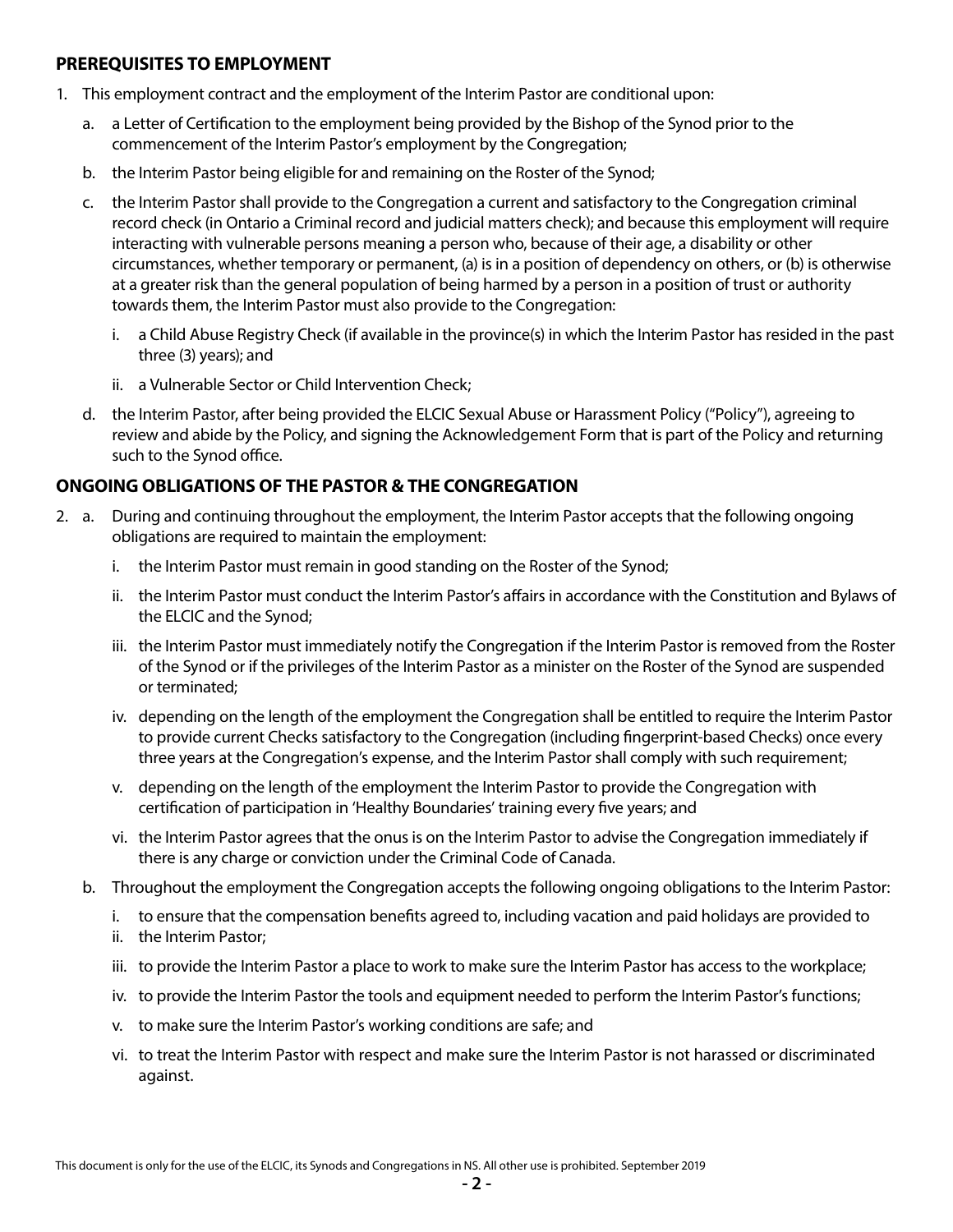#### **REMUNERATION AND BENEFITS**

- 3. a. If the employment of the Interim Pastor is other than full-time specify the percentage of employment compared to full-time:  $\frac{1}{2}$ %.
	- b. The Congregation shall compensate the Interim Pastor with a salary which includes, if applicable, housing allowance hereinafter "Salary" and benefits which include:
		- i. please check ONE of the following:
			- an initial Salary (determined after consideration of the synodical salary quidelines) of \$ per annum paid in instalments;

or

 $\Box$  an initial Salary (determined after consideration of the synodical salary quidelines) of \$  $\Box$ per month paid in instalments;

or

 $\Box$  an initial Salary (determined after consideration of the synodical salary guidelines for part-time interim ministers) specifically:

as long as the interim employment continues the Salary shall be reviewed annually;

- ii. membership, when eligible, in the ELCIC Pension Plan sponsored by ELCIC Group Services Inc.;
- iii. membership, when eligible, ELCIC Group Benefits Plans administered by ELCIC Group Services Inc.;
- iv. participation in ELCIC Programs including the Continuing Education Plan;
- v. vacation in accordance with the approved policies;
- vi. professional expenses paid by the Congregation in accordance with the approved policies;
- vii. moving expenses, when applicable, including travel paid by the Congregation; specific details are as follows:
- viii. reasonable expense reimbursement, not otherwise provided for, incurred in attending conventions and other official meetings at which the Interim Pastor's attendance is required.
- c. The Interim Pastor acknowledges and agrees that the ELCIC Pension Plan, ELCIC Group Benefit Plans, and any ELCIC Programs can be changed from time to time and any such change shall not constitute a fundamental change to the terms of the employment when the Interim Pastor is provided with thirty (30) days' advance notice of the change.
- d. If the Congregation is providing the Interim Pastor with a residence for the personal use of the Interim Pastor and members of the Interim Pastor's immediate family during the term of the Interim Pastor's employment, the terms shall be as set out in a Residence Agreement and shall be attached to this agreement as Schedule "A".
- e. The remuneration provided under this Agreement shall be subject to such deductions as the Congregation is from time to time required to make pursuant to law, government regulation, for benefits or by consent of the Interim Pastor.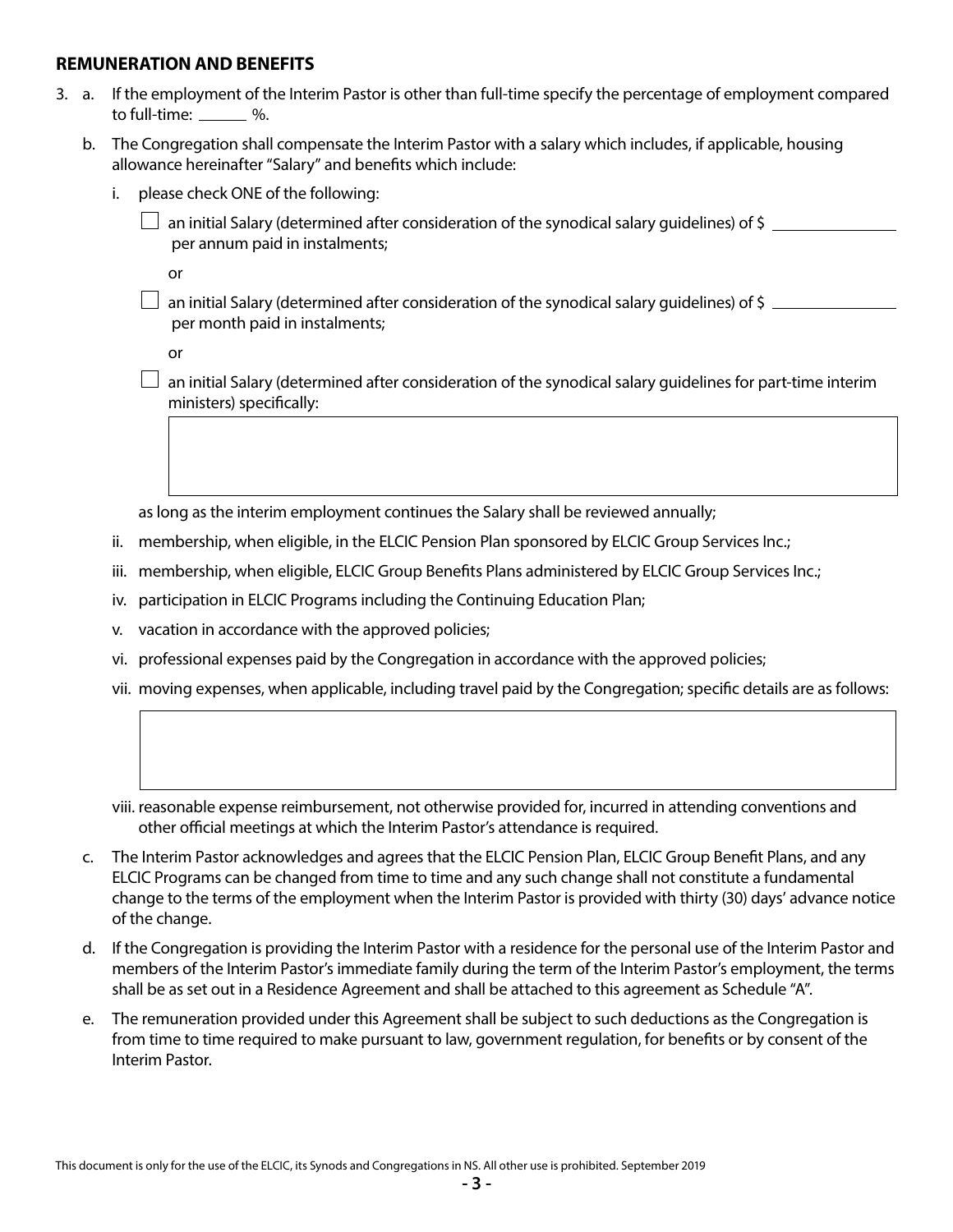## **SCOPE OF POSITION & COOPERATION WITH SYNOD**

- 4. a. Neither the ELCIC nor the Synod is the Interim Pastor's employer, but the nature of this ministry and the Interim Pastor's employment requires that the Interim Pastor work and cooperate with the Synod and the Bishop of the Synod for the greater good of the ELCIC, the Synod, and Congregation.
	- b. The Interim Pastor shall at all times faithfully, diligently, and to the best of the Interim Pastor's skill, ability, experience and talents, perform the Interim Pastor's duties.
	- c. During the term of this Agreement the Interim Pastor shall not participate in any other business, occupation, or become an employee or agent of any corporation, firm or individual, except with the consent, which shall not be unreasonably withheld, of the Congregation and after the Interim Pastor has consulted with the Bishop of the Synod.
	- d. The Interim Pastor shall not participate in any activity, be it professional or personal, that is in conflict with the Interim Pastor's duties to the Congregation.

## **CONFIDENTIALITY**

5. The Interim Pastor acknowledges and agrees that the Interim Pastor has a duty of confidentiality to the Congregation and that the duty includes maintaining the confidentiality of confidential information. "Confidential Information" is defined to include but it is not limited to: information with respect to the financial, business and human resources management of the Congregation. Accordingly, the Interim Pastor undertakes and agrees not to disclose Confidential Information to any person not authorized to receive the Confidential Information without the express written permission of the Congregation, and that the Interim Pastor shall use the Interim Pastor's best efforts to maintain the secrecy of all of the Confidential Information.

 The Interim Pastor agrees that this duty of confidentiality survives the termination of this Agreement and the Interim Pastor's employment.

#### **TERM**

6. The employment of the Interim Pastor by the Congregation shall commence on the <u>second</u> bay of <sub>-</sub>, 20 <sub>cana</sub> and shall continue until such time as a regularly called Pastor begins his/her ministry and at that time the employment shall be terminated in accordance with this Agreement.

# **NOTICE OF TERMINATION NOT FOR CAUSE**

- 7. a. Notwithstanding any termination of employment provisions set out in the Constitution and Bylaws of the Congregation, the Synod, or the ELCIC, in the event of a not for cause termination, the respective rights of the Congregation and the Interim Pastor shall be those set out in this article seven, except where these provisions do not apply because of section 71 of the Nova Scotia Labour Standards Code.
	- b. The employment of the Interim Pastor may be terminated by the Congregation at any time without cause (which includes but is not limited to when a regularly called Pastor begins his/her ministry) upon the Congregation providing to the Interim Pastor the following:
		- i. written notice or pay in lieu of notice (the "Notice Period") of thirty calendar days or the minimum termination notice required by the applicable employment standards legislation, whichever is the greater;
		- ii. the Notice Period may, at the discretion of the Congregation, be provided by way of working notice or payment of the equivalent Salary in lieu of notice or a combination thereof;
		- iii. where the Notice Period is in whole or in part provided by way of pay in lieu of notice, the Congregation may, in its sole discretion, provide such pay in lieu of notice in a lump sum or through continuation of payment of the Interim Pastor's Salary through payroll;
		- iv. to the extent required by the applicable employment standards legislation, if the Interim Pastor is entitled to severance pay in addition to the Notice Period, the Congregation shall provide the required severance pay to the Interim Pastor;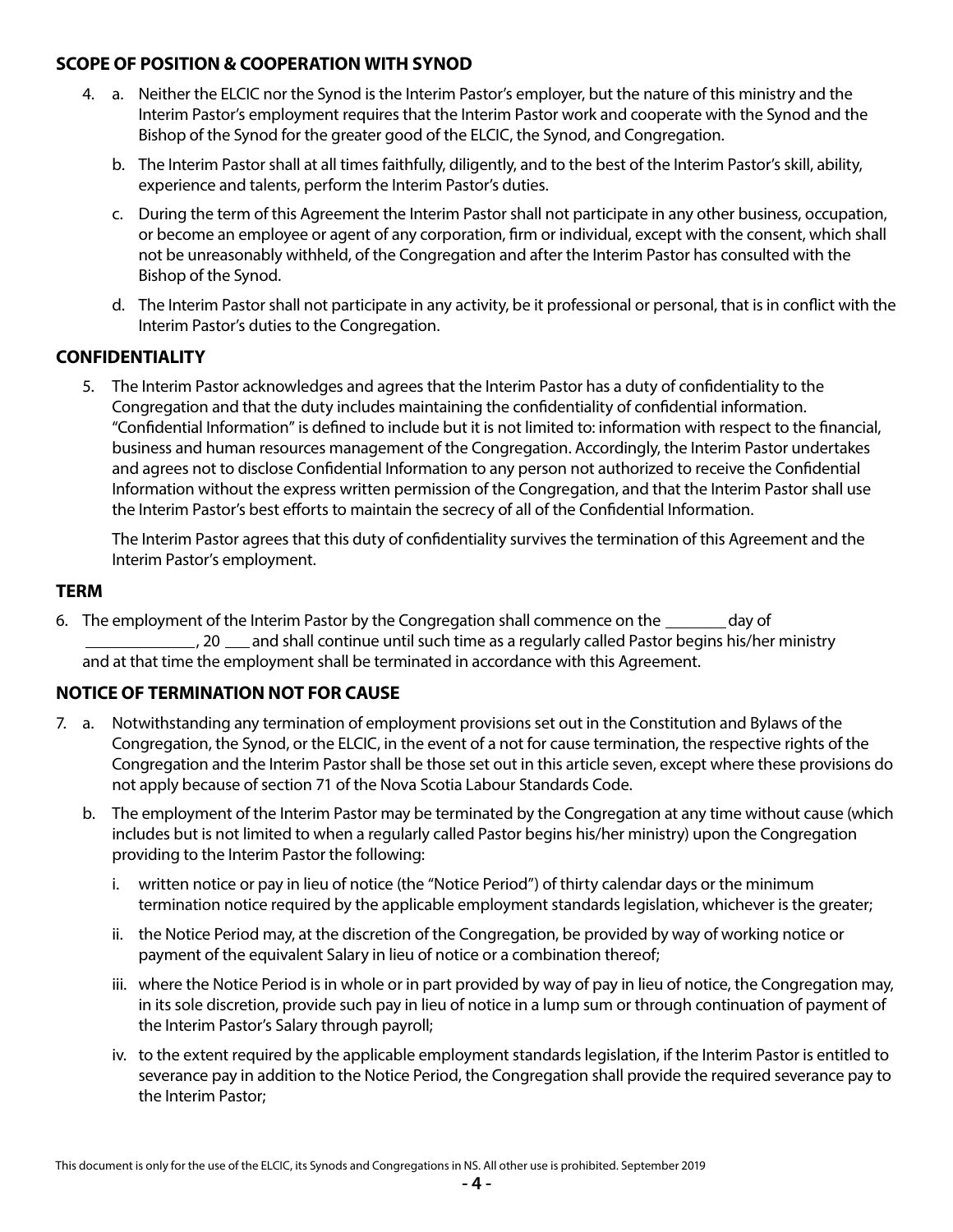- v. if and to the extent required by the applicable employment standards legislation, the Congregation shall continue to make whatever benefit plan contributions are required to maintain the Interim Pastor's benefit plans for the statutory notice period in the applicable employment standards legislation; and
- vi. the Congregation shall also provide any other minimum rights, benefits and entitlements (if any) required by the applicable employment standards legislation to the extent that such rights, benefits and entitlements have not already been provided.
- c. Sections 7(a) and (b) of this Agreement shall apply to the Interim Pastor with ten years or more service when the employment terminates because of the closure of the Congregation and/or discontinuation of a function.
- d. The Interim Pastor can terminate employment upon providing the Congregation with thirty (30) days' notice. Such notice however may be waived in whole or in part by agreement of the parties, or by the Congregation with payment to the Interim Pastor of the remaining resignation notice.

# **TERMINATION OTHER**

8. Other than in the event of a not for cause termination, the employment of the Interim Pastor may be terminated for any of the reasons listed and processes provided for in the Constitution and Bylaws of the Congregation, the Synod and the ELCIC.

# **DISCIPLINE**

9. The grounds for discipline and the disciplinary procedures set out in the Constitution and Bylaws of the ELCIC and the Manual Re Discipline for Rostered Ministers shall apply to the Interim Pastor, including but not limited to disciplinary penalties such as suspension from employment and/or removal from the Roster as well as any right of appeal available to the Interim Pastor with respect to such.

# **ENTIRE AGREEMENT**

10. This Agreement contains the entire agreement between the parties hereto as it relates to the matters set out herein and this Agreement supersedes all previous negotiations, understandings and agreements whether verbal or written with respect to any matters herein referred to. To be effective, any changes or modifications to this Agreement shall be made in writing and signed by both parties.

# **SEVERABILITY**

11. The parties agree that in the event that any provision, clause, article, attachment herein, or part thereof, which forms part of this Agreement, is deemed void, invalid or unenforceable by a court of competent jurisdiction, the remaining provisions, clauses, articles, attachments or parts thereof, shall be and remain in full force and effect.

# **GOVERNING LAW**

12. This Agreement shall be construed in accordance with the laws of the Province [territory] of and the laws of Canada as applicable.

# **NOTICES**

13. Where by this Agreement any notice is to be or may be given by one party to the other, such notice may be personally delivered or may be given by registered mail and shall be deemed to have been effectively given if sent by registered mail, postage prepaid, correctly addressed to the party to whom such notice is to be given, and any such notice when so mailed shall be deemed to have been received four (4) days after it was mailed.

# **RETURN OF MATERIALS**

14. All files, forms, books, materials, written correspondence, memoranda, documents, manuals, computer disks and software products in any form or media whatsoever pertaining to the affairs and interests of the Congregation that may come into the possession or control of the Interim Pastor shall at all times remain the property of the Congregation. On termination of the Interim Pastor's employment for any reason, the Interim Pastor agrees to deliver promptly to the Congregation all such property of the Congregation in the possession of the Interim Pastor or directly or indirectly under the control of the Interim Pastor. The Interim Pastor agrees not to make for personal or business use, reproductions or copies of any such property or other property of the Congregation.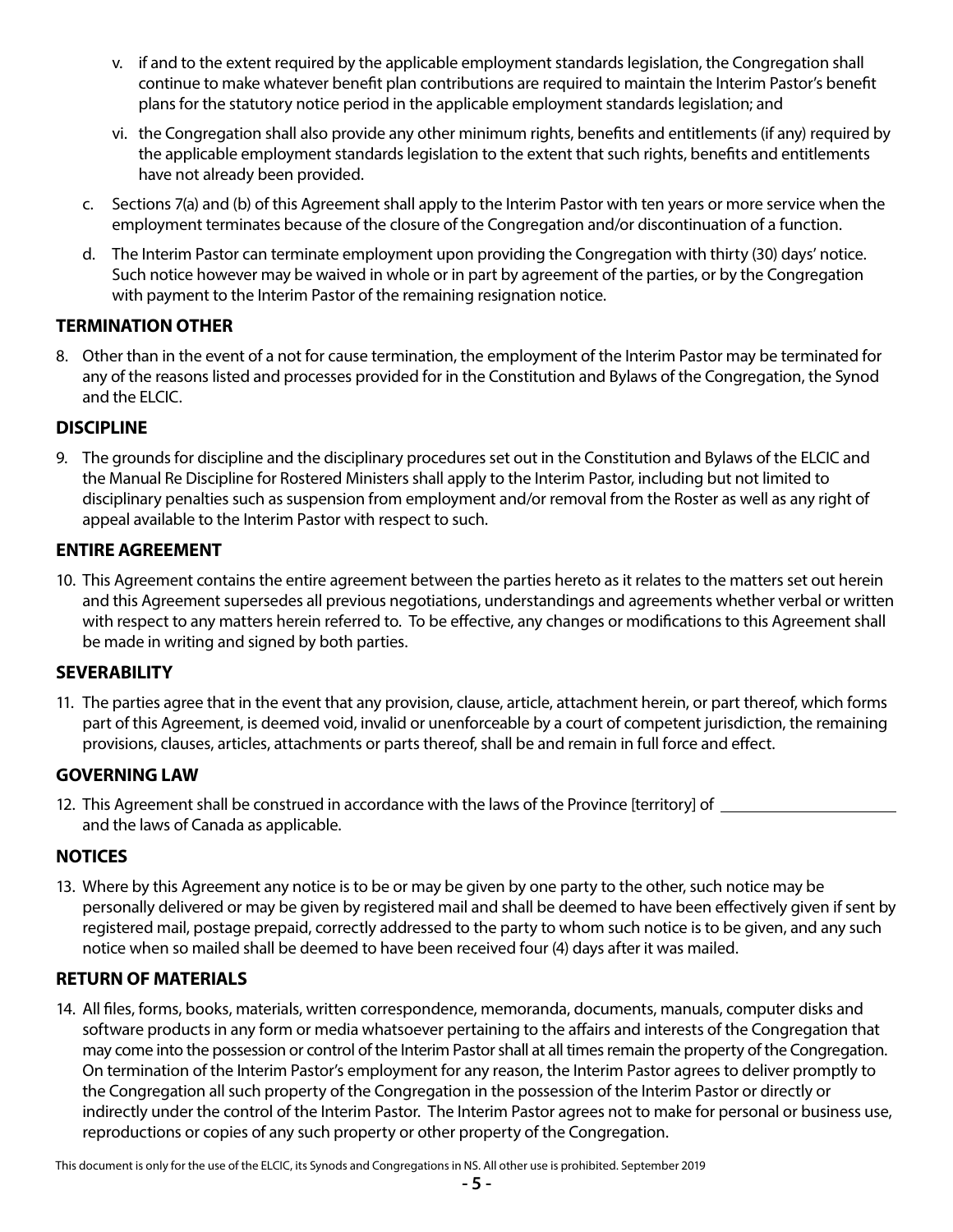Notwithstanding anything in this Agreement or at common law the parties agree that the Interim Pastor as original author of any sermon or other work used to minister to the Congregation shall remain the owner of the copyright and intellectual property with respect to such.

## **PRIVACY**

- 15. The Congregation collects personal information about the Interim Pastor:
	- a. the Interim Pastor's personal information is collected, used and disclosed for the following purposes: payroll; employee benefits; statutory deductions and remittances such as income tax; general employment purposes such as calculating length of service and for information relating to the initiation, management and termination of the employment relationship;
	- b. the Congregation only discloses personal information with third parties as required and for the purposes noted above or as required or permitted by applicable law. For example, the Congregation must disclose certain personal information with the Income Tax authorities, and, with third party providers of employee benefits;
	- c. the Interim Pastor is entitled to review and correct personal information the Congregation has collected about the Interim Pastor by communicating with the Chair of the Congregational Council; and
	- d. by signing this Agreement the Interim Pastor consents to the Congregation collecting, using and disclosing the Interim Pastor's personal information as detailed above.

#### **AGREEMENT SIGNED IN COUNTERPARTS**

16. This Agreement may be executed and delivered (by original, facsimile or electronic transmission) in multiple counterparts each of which shall be deemed to be an original and all of which together shall constitute one and the same agreement.

#### **TIMING FOR ACCEPTANCE OF THE AGREEMENT**

17. For this Agreement to be binding both parties are required to sign the Agreement on or before the **suce and a** day of the month of  $\frac{1}{2}$ , 20  $\frac{1}{2}$ .

# **LEGAL ADVICE**

18. The Interim Pastor acknowledges that the Interim Pastor has obtained, or has had an opportunity to seek, independent legal advice in connection with the negotiation and execution of this Agreement, and further acknowledges that the Interim Pastor has read, understands, and agrees to be bound by all of the terms and conditions contained herein.